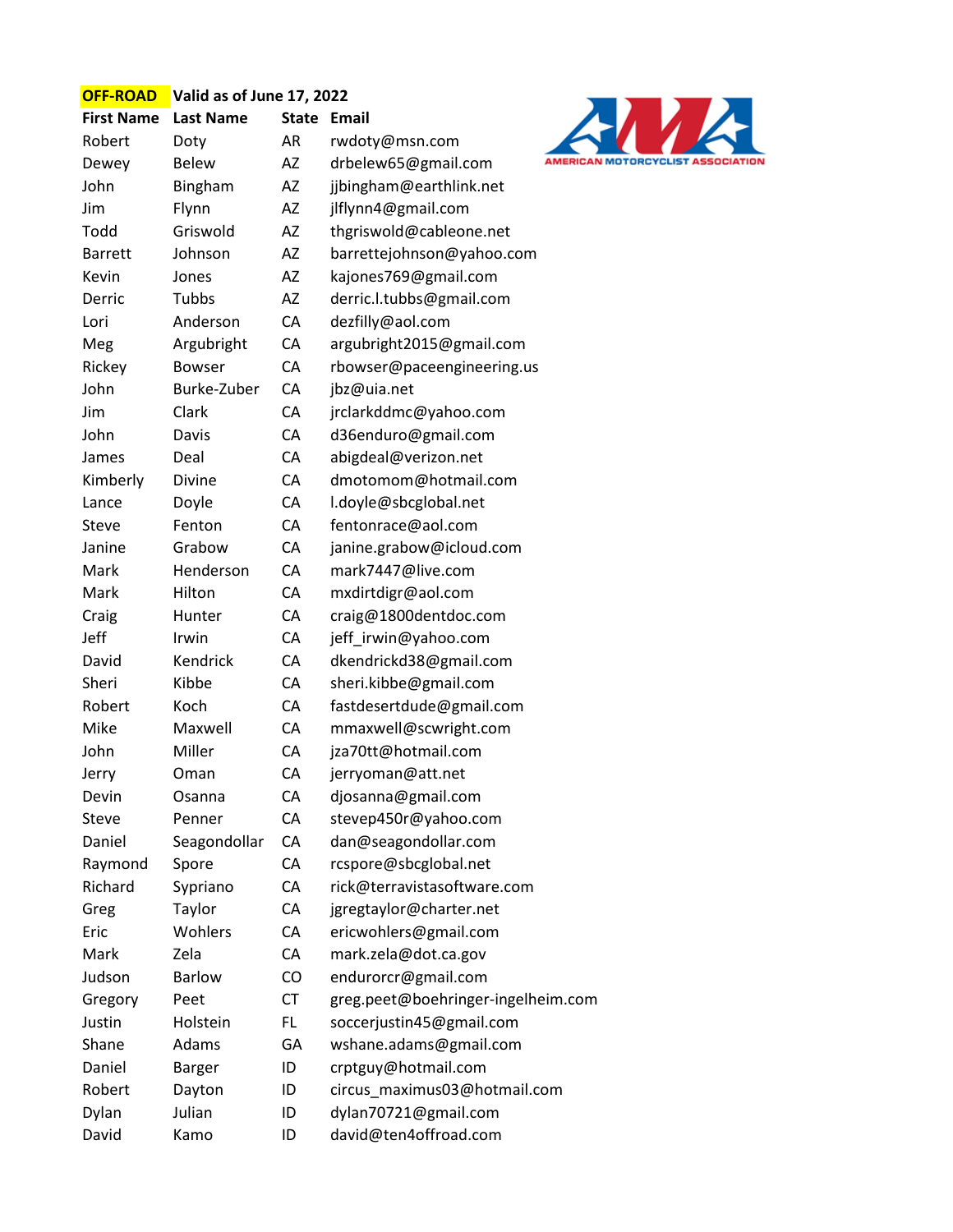| Doug         | Pill              | ID        | dougpill72@gmail.com                   |
|--------------|-------------------|-----------|----------------------------------------|
| Jim          | Price             | ID        | fatheadracingclub@gmail.com            |
| Dean         | Taylor            | ID        | taylor8460@yahoo.com                   |
| Alexander    | Dennis            | IL        | adenni1989@gmail.com                   |
| Eric         | Dilley            | IL        | ericdilley@hotmail.com                 |
| <b>Brad</b>  | Eilers            | IL        | bradeilers33@gmail.com                 |
| Clint        | Gouty             | IL        | cgouty555@gmail.com                    |
| Ed           | Howard            | IL        | fargo_38@yahoo.com                     |
| Ryan         | Moss              | IL        | rmoss24@hotmail.com                    |
| Steven       | Portscheller      | IL        | steve_portscheller@yahoo.com           |
| Chris        | Smalley           | IL        | c1smalley@yahoo.com                    |
| Chad         | Lambright         | IN        | winebilly@aol.com                      |
| Cameron      | <b>Norris</b>     | IN        | camerongnorris@gmail.com               |
| Timothy      | Sullivan          | IN        | lt1fbodytimmer@yahoo.com               |
| Ricky        | <b>Terry</b>      | IN        | terrrs01@gmail.com                     |
| Jaryn        | Williams          | IN        | jarynwilliams89@yahoo.com              |
| Chris        | Tomlin            | KY        | christomlin250x@yahoo.com              |
| Eric         | Gravish           | LA        | korper69@yahoo.com                     |
| Dayton       | Shirah            | LA        | goat626shirah@gmail.com                |
| Kevin        | Clark             | MA        | wachusettvalleyridersclubinc@gmail.com |
| Megan        | O'Connell         | MA        | meggeroconnell12@gmail.com             |
| David        | Glenn             | MD        | dglenn@udel.edu                        |
| Henry        | Marshall          | MD        | henry.marshall1969@gmail.com           |
| Timothy      | Riebe             | MD        | mustangelectric@hotmail.com            |
| Nancy        | Schlag            | <b>MD</b> | trailpros.us@gmail.com                 |
| Andrew       | <b>Tsakanikas</b> | MD        | atsakanikas@jraacontracting.com        |
| Ray          | Vangorden         | MD        | ray.vangorden@gmail.com                |
| Logan        | Densmore          | MI        | ldens2792@gmail.com                    |
| James        | <b>Elkins</b>     | MI        | je3712@gmail.com                       |
| Marc         | Heim              | MI        | heimjoint@gmail.com                    |
| John         | <b>McPhillips</b> | MI        | rider699@gmail.com                     |
| Makayla      | Peterson          | MI        | kayla.19181@hotmail.com                |
| Robert       | Robertson Jr.     | MI        | rorobert@alumni.nmu.edu                |
| Robert       | <b>Slick</b>      | MI        | slick67ss@gmail.com                    |
| David        | Anderson          | MN        | danderson@vercominc.com                |
| Peter        | Anthony           | MN        | peter.anthony02@gmail.com              |
| Daniel       | <b>Banks</b>      | <b>MN</b> | fastby250cc@gmail.com                  |
| Tom          | <b>Burns</b>      | MN        | virago4fun@hotmail.com                 |
| Rex          | Greenwald         | MN        | rex@terexroofing.com                   |
| James        | Keenan            | MN        | jimmyhotbacks@gmail.com                |
| Edward       | Kruger            | MN        | edward.kruger@yahoo.com                |
| Paul         | Otto              | MN        | paul.otto@comcast.net                  |
| Pat          | Paige             | MN        | sprink417@gmail.com                    |
| <b>Brent</b> | Swygman           | MN        | brent.swygman@gmail.com                |
| Josh         | Koscheck          | <b>NC</b> | info@fullgasenduro.com                 |
| Timothy      | Sheriff           | <b>NC</b> | ninetyonex@gmail.com                   |
| James        | Yost              | <b>NC</b> | yost275@yahoo.com                      |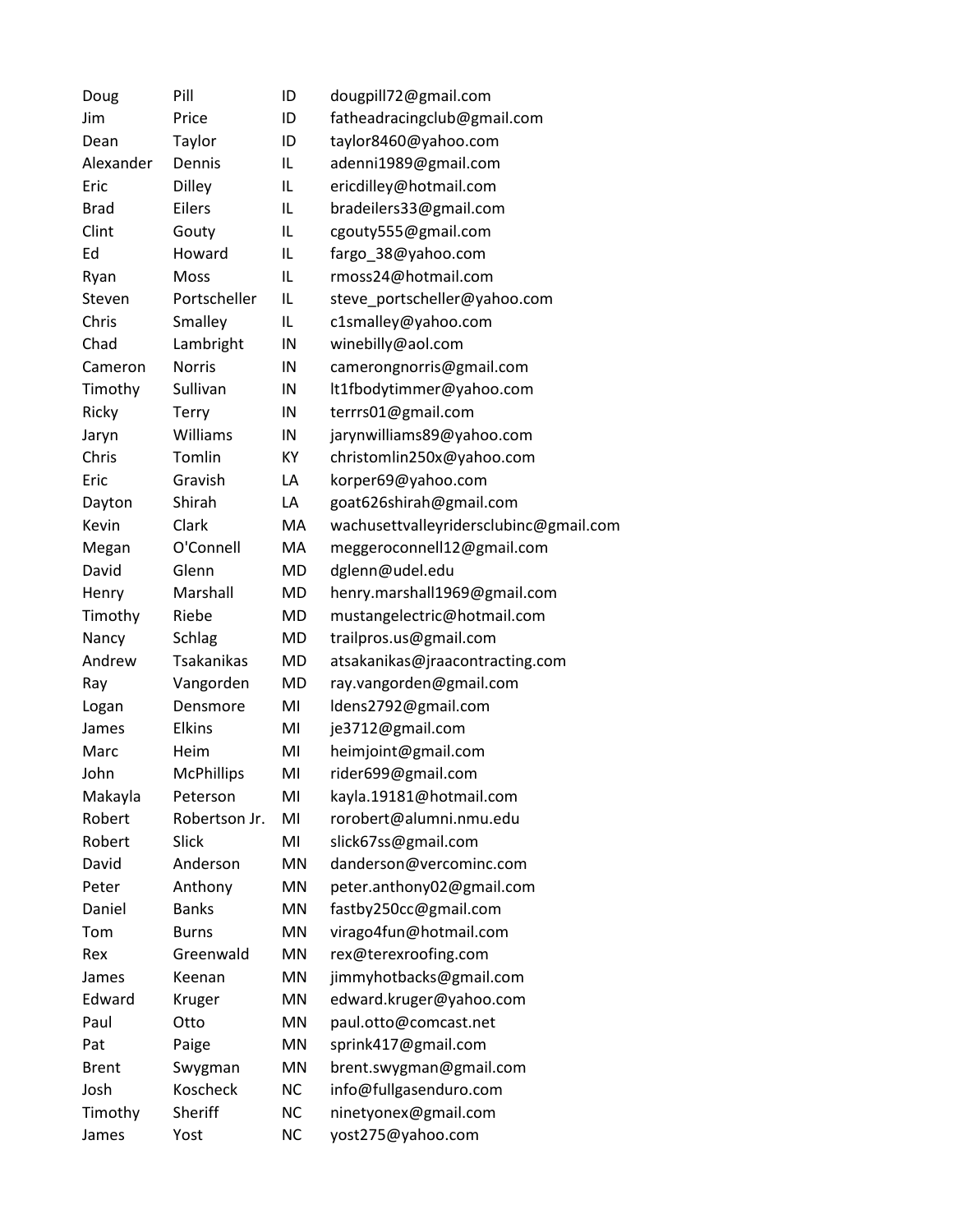| Samantha        | Laderer        | <b>ND</b> | missmotocross16@gmail.com   |
|-----------------|----------------|-----------|-----------------------------|
| Scott           | Fleck          | <b>NE</b> | scottfleck@cox.net          |
| James           | Caramanna      | NJ        | jcaramanna@optonline.net    |
| Luigi           | Colella        | NJ        | lourrmc@gmail.com           |
| Daniel          | Compton        | <b>NJ</b> | fast.orange250@verizon.net  |
| Merle           | Compton        | <b>NJ</b> | ecea.secy@verizon.net       |
| David           | Decker         | NJ        | dcdjr68@gmail.com           |
| Kenneth         | Held           | <b>NJ</b> | kenykop@yahoo.com           |
| <b>Brian</b>    | Jost           | <b>NJ</b> | bjostcpa@gmail.com          |
| Michael         | Kane           | <b>NJ</b> | jersey850@gmail.com         |
| Clayton         | Keeler         | <b>NJ</b> | promx6@aol.com              |
| Sean            | Koeller        | <b>NJ</b> | seankoeller521@gmai.com     |
| David           | Nash           | <b>NJ</b> | adnash1@verizon.net         |
| Daniel          | <b>Neville</b> | <b>NJ</b> | dneville@comcast.net        |
| Ryan            | Parliman       | <b>NJ</b> | rpsbikeshop@comcast.net     |
| Daniel          | Schenkein      | NJ        | occrenduro@gmail.com        |
| Jonathan        | Stone          | <b>NJ</b> | jstone20@fordham.edu        |
| Sean            | Supernowicz    | <b>NJ</b> | seancy85@gmail.com          |
| Kenneth         | Taylor         | NJ        | keytime@comcast.net         |
| William M.      | O'Hara         | <b>NV</b> | motodesracer@embarqmail.com |
| Michael         | Palmer         | <b>NV</b> | mikepalmer61@gmail.com      |
| Michael         | Abramo         | <b>NY</b> | abramomichael@gmail.com     |
| Charles         | Davis          | <b>NY</b> | ironwd@frontiernet.net      |
| Derek           | Holcomb        | <b>NY</b> | dnholcom@buffalo.edu        |
| <b>Brian</b>    | Kinney         | <b>NY</b> | briankinney135@gmail.com    |
| Donald          | Mann           | NY        | cyclemann711@gmail.com      |
| Ryan            | Purvis         | <b>NY</b> | purvis48racing@yahoo.com    |
| <b>Nicholas</b> | Robinson       | NΥ        | the_only_robi@yahoo.com     |
| William         | Tillman        | <b>NY</b> | bill_till@yahoo.com         |
| <b>Travis</b>   | Cresap         | OН        | traviscresap@hotmail.com    |
| Erek            | Kudla          | OH        | ekudla@ama-cycle.org        |
| Rick            | Ralston        | OH        | rickralston67@gmail.com     |
| Les             | Wolfe          | OН        | lenduro111@juno.com         |
| Alex            | Rodriguez      | OR        | alexrodriguez 4@msn.com     |
| Gary            | <b>Mathis</b>  | <b>OR</b> | whogary@yahoo.com           |
| Jake            | <b>Steele</b>  | OR        | pv2steele@gmail.com         |
| Robert          | Boehner        | PA        | robboehner@yahoo.com        |
| Eric            | Bowman         | PA        | ebowman4@yahoo.com          |
| Thomas          | Cichon         | PA        | thomascichon169@gmail.com   |
| Duane           | Fisher         | PA        | info@evansvillemxpark.com   |
| Dennis          | Fitzgerald     | PA        | emgsinc@aol.com             |
| Shawn           | Flanagan       | PA        | shawn@mxtire.com            |
| Heather         | Haines         | PA        | hbosch735@verizon.net       |
| Jedediah        | Haines         | PA        | hainesjed@gmail.com         |
| Michael         | Kilduff        | PA        | smileskilduff@yahoo.com     |
| Robert          | Litwin         | PA        | 1relsem@gmail.com           |
| Daniel          | Morton         | PA        | dan@djminsurance.net        |